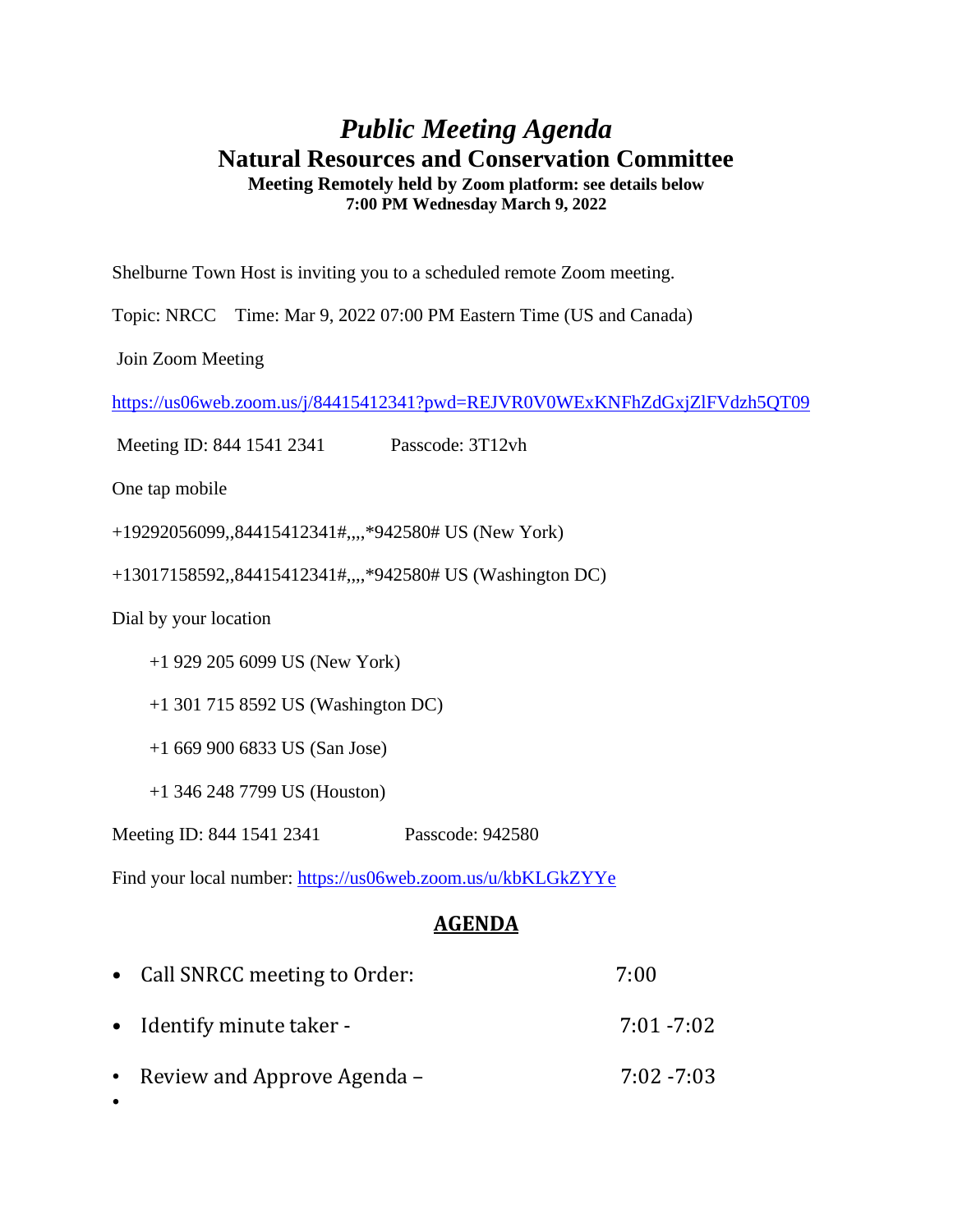- Review and approve minutes of Jan 12 and Feb 9, 2022 7:03 7:04
- Public Comment (for items not on agenda) 7:05-7:10

Calendar

- Development Review None 7:11-7:12
- Discussion with Diana Vachon **7:12-7:30**

 Brendan Fisher Professor, Director of Environmental Program at UVM [\(https://www.uvm.edu/rsenr/ profiles/brendan\\_fisher\)](https://www.uvm.edu/rsenr/profiles/brendan_fisher) is going to be speaking to the Vermont Municipal Clerks at our Annual Conference. He and I had a good conversation a couple weeks ago on Zoom. I said that I want him to bring a global perspective to problems and solutions at the local level, emphasizing the actions we can and should be taking in Vermont to protect the ecological, social, and economic systems on which we depend, which is how Sean summarized Brendan's abilities. For me, seeing how the world shut down due COVID and how the Earth responded to people sheltering in place, really emphasized for me the need and urgency to cut our carbon footprints.

So in order to help us the best way possible, Brendan asked the clerks to answer the following questions:

- 1. What are the short-term and long-term challenges, our towns face, in conserving open spaces, community/town planning, etc.?
- 2. What are our short-term and long-term aspirations, dreams, goals for our towns?
- Work on RFP for consultant study 7:31-7:59
- •
- Discuss holding a second regular meeting each month (fourth Wednesday?) to process development review applications when needed. 8:00-8:15
- •

•

- Discuss possible grant application for Jens' software 8:16-8:25
- The [Association of Vermont Conservation Commissions](https://vtconservation.com/) (AVCC) is excited to announce the 2022 Tiny Grant Program Request for Proposals. **Grant applications are due April 8, 2022 and range from \$250-\$600**. Applicants must be Vermont Conservation Commissions or local committees/groups that are working towards becoming a Conservation Commission and are paid members of AVCC. **Please note** that all applications should be submitted through email to **[vtconservation@gmail.com.](mailto:vtconservation@gmail.com)** If it is not possible to send materials electronically, you can mail them to AVCC, c/o Vermont Natural Resources Council, 11 Baldwin Street Ave, Montpelier, VT 05602.